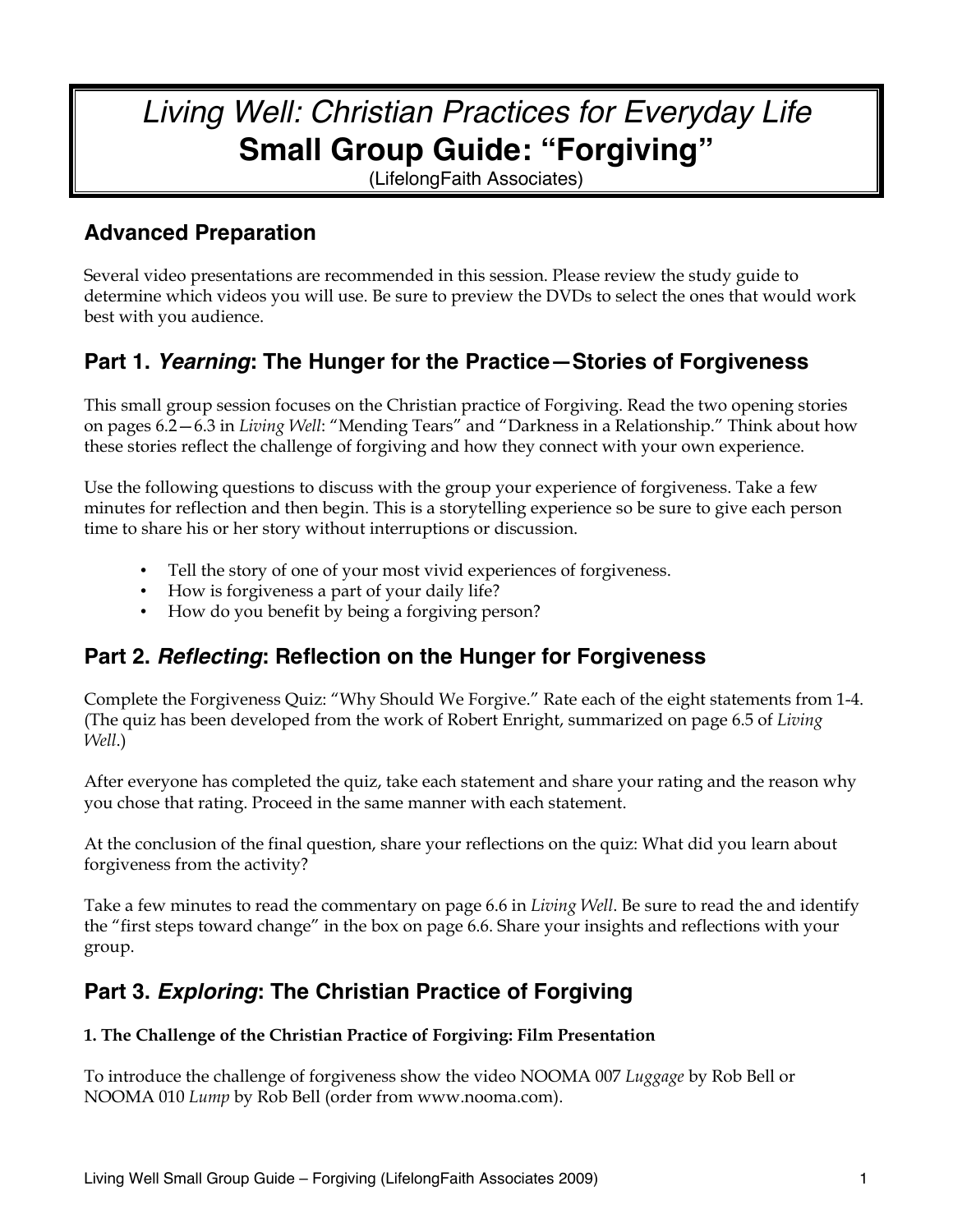*Luggage* - NOOMA 070 by Rob Bell DVD 13 minutes 2004 English with subtitles in French, German, Korean, Mandarin, Portuguese, and Spanish Includes as 32-page discussion book [\$10 from www.nooma.com + \$3 shipping]

*Maybe a friend turned their back on you. Maybe someone you loved betrayed you. We all have wounds and we end up carrying around these things that people have done to us for weeks, months, and sometimes even years. It isn't always easy to forgive these people and after a while these hurts can get really heavy. So the only way to feel better seems to be somehow getting back at the people that hurt us, to get revenge. But does revenge ever truly satisfy? Maybe forgiving isn't something you do for someone else to let them off the hook. Maybe forgiveness is about you. God didn't create you to carry these wounds around. God created you to be free.*

*Lump* - NOOMA 010 by Rob Bell DVD 13 minutes 2004 English with subtitles in French, German, Korean, Mandarin, Portuguese, and Spanish Includes as 32-page discussion book \$10 from www.nooma.com (\$3 shipping)

*A lot of us have done things in our lives that we're ashamed of. Some are small things, and some of us have really big and devastating things. Some of us even have things that people close to us don't know about. Personal junk that we keep to ourselves so we don't have to deal with it. Because we don't know how to deal with it, do we? We're afraid that if we try it's just going to make everything worse. But no matter how big our junk is, no matter how much what we've done has impacted the way other people feel about us or how we feel about ourselves, it hasn't changed how God feels about us. God loves us, he always has and always will, and there's nothing we can do to change that.*

After the video presentation share your emotional response to what you experienced and then what the video taught you about forgiveness and the challenging of forgiving others.

#### **2. Exploring the Christian Practice of Forgiving**

The "Exploring" section presents Biblical teaching on forgiveness and is organized into five parts:

- 1. Forgiving Involves Courage (Story of Joseph in Genesis 45)
- 2. Forgiving Involves Mercy (Story of the Unforgiving Servant in Luke 18)
- 3. Forgiving Involves Faith and Love (Story of the Sinful Woman in Luke 7)
- 4. Forgiving Involves Restoring Relationships (Story of Prodigal Son in Luke 15)
- 5. The Way of Forgiveness (Matthew 5)

Divide your group into five working teams, have each group take one of the five sections, and prepare a short presentation for the whole group summarizing the Biblical teaching on forgiveness. Groups can develop an aural presentation or use a creative technique such as art, music, or drama to share their summary to the whole group. Here are several other ideas for creating a presentation:

#### **Option 1. Rewrite a Bible Story**

Groups can rewrite the Bible story/passage for today's world, using a contemporary setting or forgiveness issue. Here are several examples:

• Rewrite the Bible story using a contemporary setting or issue and a contemporary style.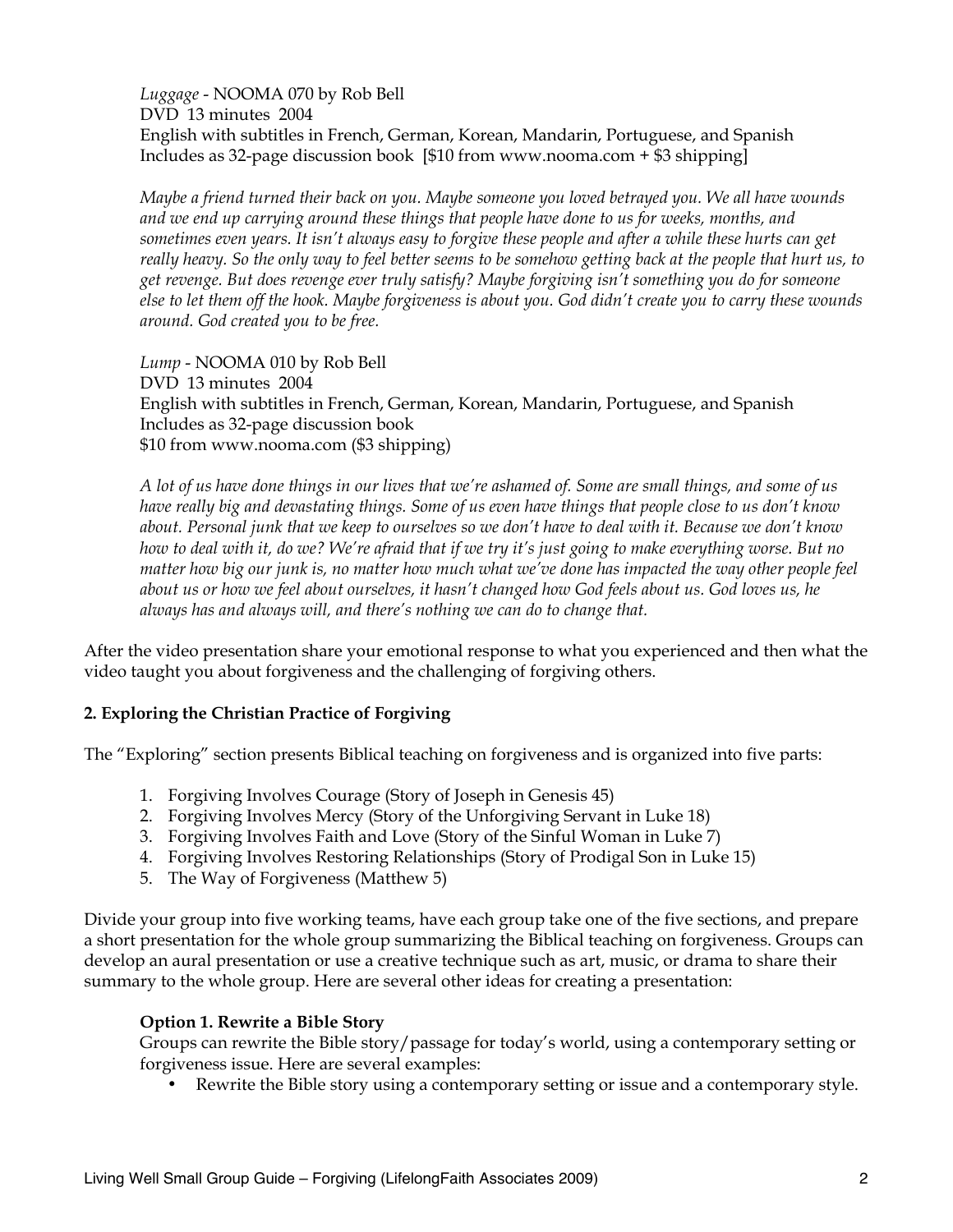- Rewrite a Bible story from a first person point of view, describing the events as though your were there participating. Conclude the story with a dialogue between Jesus and yourself, discussing what happened.
- Rewrite a Gospel story as an eyewitness account of something Jesus did or as an interview script of a person who met Jesus (e.g., a person Jesus healed). Rewrite an Old Testament story as an eyewitness account.
- Rewrite a Bible story from a particular point of view, e.g., the different characters in the parable of the Good Samaritan.
- Rewrite a Bible story using creative methods such as storyboards for a TV show or a movie, a TV newscast, a commercial, and/or a newspaper or magazine story.
- Rewrite a Bible story using a letter format. Tell people to think of the Bible as God's letter to them. Read the passage and then ask them to respond by writing their reflections on God's Word in the form of a prayer. Ask them to use a letter format (Dear Jesus… or Dear God…) and include what they learned from reading the Bible story, how they will try to live what God has said, and what they need from God now so they can live what God has asked them to do.

#### **Option 2. Dramatize a Bible Story or Passage**

Groups can create a dramatic re-enactment of their Bible story, using a contemporary setting or forgiveness issue. People can do this in silence by simply acting out the passage or act the story while someone is narrating or assign different parts of the story to individual actors. Groups can also rewrite the story in contemporary form and act it out.

#### **Option 3. Create a Forgiveness Advertisement**

Create an ad to present a Bible story in contemporary language and setting. Teams can use a variety of advertising methods (a 30 second TV or radio ad, a song, an ad in a magazine, poster advertisement, a billboard). They should write the content for an advertisement (e.g., a script for a commercial or magazine ad); identify or create artwork, symbol, images, photos to accompany the content; develop the final product; and then present it to the group. Here are several suggestions for creating an ad:

- 1. *Focus the Ad:* In short phrases clearly identify what you want to communicate.
- 2. *Select the Advertising Approach:* Think about all the types of advertisements in magazines and on the radio and television. Select your approach.
- 3. *Design the Ad:* Combine your content or message with your advertising method to create your unique promotion.

#### **Film Option**

Conclude your exploration of the Christian practice of forgiving by showing the video: *Prodigal Sons – Modern Parables: Living in the Kingdom of God* (Modern Parables) followed by a discussion of the meaning and application of the Parable of the Prodigal Son for life today.

*Prodigal Sons – Modern Parables: Living in the Kingdom of God*  DVD 21 minutes English [\$24.95 from www.modernparables.com] Study Guide and Leader's Guide Online resources at www.modernparables.com

*Modern Parables is an original film-based Bible study curriculum on Jesus' parables. It uses short films of the parables combined with teaching by pastors and in-depth study materials to create an entirely new learning experience. Modern Parables seeks to re-create the emotional immediacy that Jesus' first century audience felt when hearing the parables. It does this by using some of the best parable scholarship and exploring it through creative filmmaking. The gut-level understanding made possible by the films is intended to drive listeners into a deeper understanding of the Bible.*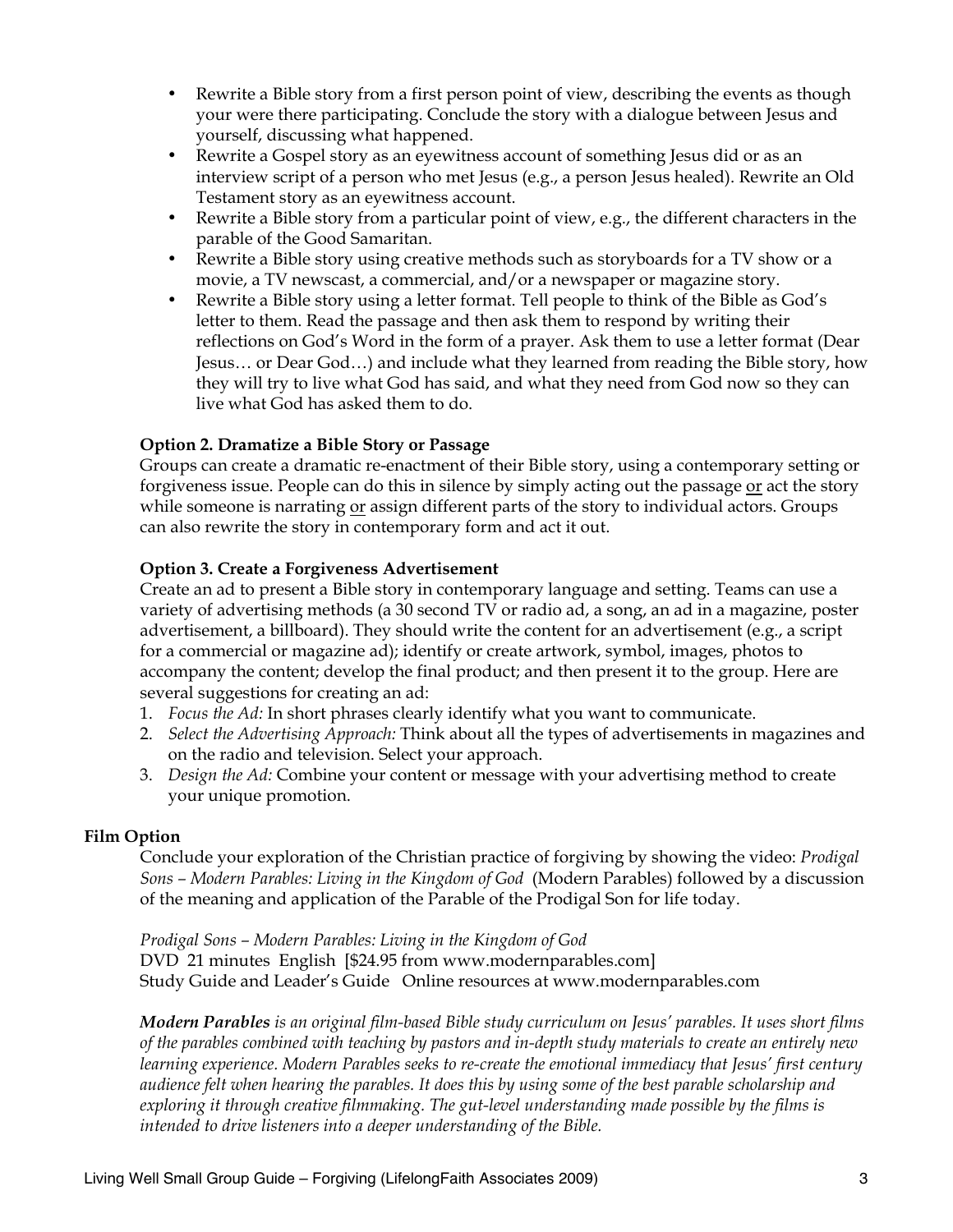#### **3. Exploring the Christian Practice of Forgiving**

After each group has made their presentation, discuss the following questions:

- What did you discover about the importance of forgiveness in Jesus' ministry?
- Why was forgiveness so central to Jesus' ministry?
- What are the implications of Jesus words and actions for us today?

Conclude this section by reading and then discussing the six insights on forgiveness in "The Path Toward Forgiveness." Which of the insights really speak to you about the meaning of forgiveness?

### **Part 4.** *Living***: Application of the Christian Practice to Daily Life**

#### **1. Film: The Power of Forgiveness**

To illustrate the practice of forgiving in action watch two segments from the video *The Power of Forgiveness* by Martin Doblmeier: "The Amish" and "Paths to Forgiveness. (Order from www.journeyfilms.com.)

*The Power of Forgiveness* by Martin Doblmeier DVD 78 minutes Divided into individual stories/sections English Online guides for community conversations available at www.journeyfilms.com. \$24.95 from www.journeyfilms.com (\$5 shipping) Additional Resources: www.thepowerofforgiveness.com

*The Power of Forgiveness explores recent research into the psychological and physical effects of forgiveness on individuals and within relationships under a wide variety of conditions and translates it into a popular, accessible documentary film for national public television. It includes feature stories on the Amish, the 9/11 tragedy and peace-building in Northern Ireland, along with interviews with renowned Buddhist teacher Thich Nhat Hanh, Nobel Laureate Elie Wiesel, best-selling authors Thomas Moore and Marianne Williamson and others. The film also explores the role forgiveness holds in various faiths traditions. It provides an honest look at the intensity of anger and grief that human nature is heir to. We see in the film that there are transgressions people find themselves unwilling or unable to forgive. Through character-driven stories the film shows the role forgiveness can play in alleviating anger and grief and the physical, mental and spiritual benefits that come with it.*

Follow the film presentation with a discussion of the power of forgiveness, using the following questions:

- What was your emotional response to what you say in the two stories?
- Why did forgiveness work in these two situations? What practices made forgiveness work?
- What do the two stories teach us about the practice of forgiving? What are the implications for how you practice forgiving? How can use the insights from the two stories in your own life?

#### **2. Developing the Practice of Forgiving**

Take some quiet time to reflect on how you can strengthen your practice of forgiving. "Living" can serve as a guide for reflection and discerning what actions you (and your household) can take. Read the strategies in "How Forgiveness Can Grow and Flourish" and "Suggestions for Developing the Practice of Forgiveness" on pages 6.13—6.15 in *Living Well.*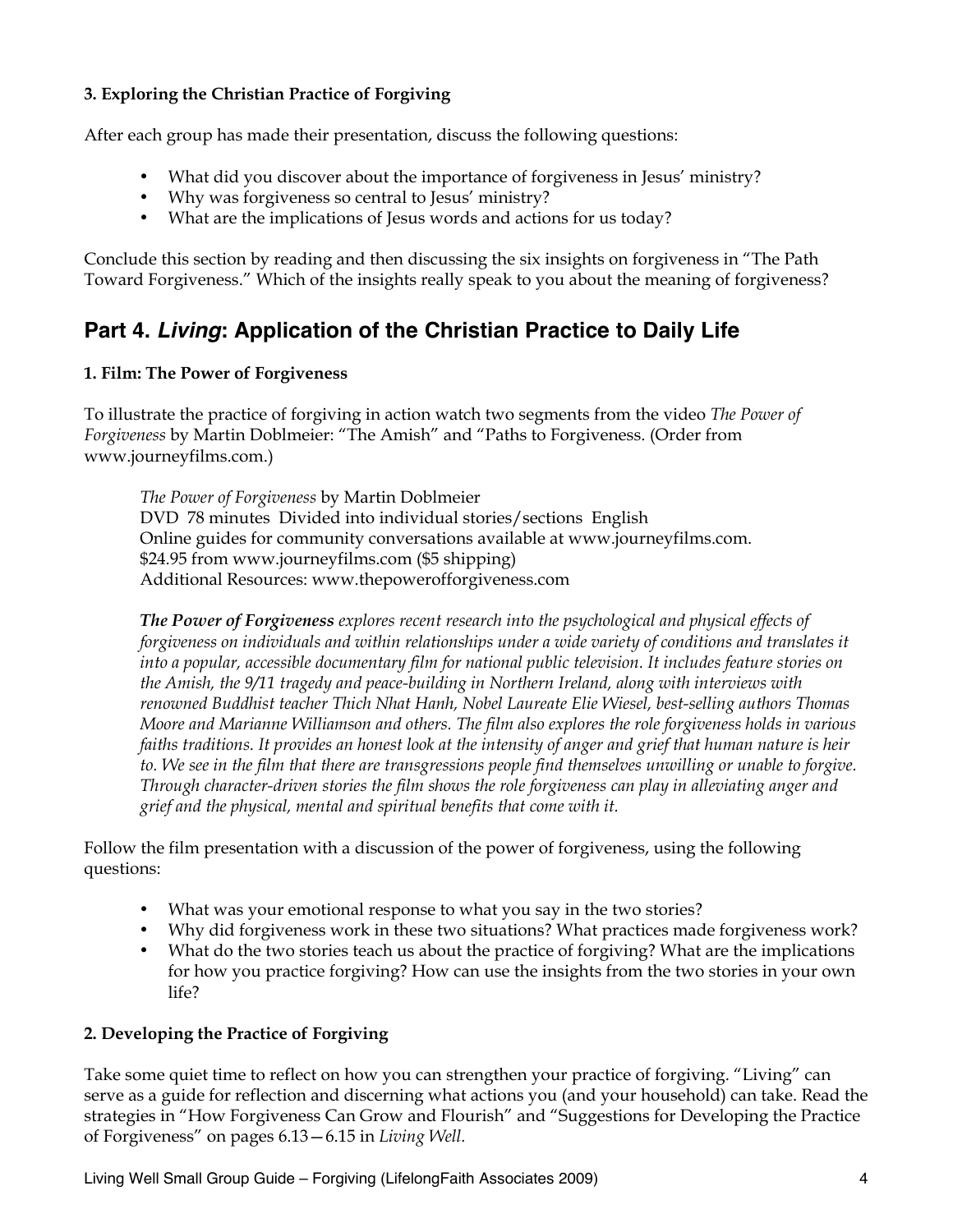After your reflection time, join together as a group and brainstorm additional ways to strengthen your practice of forgiveness. Together as a group develop a list of "Ten Ways to Forgive" based on your learning.

Now take several minutes to decide on which strategies you will use to strengthen your practice of forgiveness. Here is a simple process of moving from idea to action. Write your plan on piece of paper.

- 1. List three actions you would like to take to live the Christian practice of Forgiving in your daily life/family life.
- 2. Choose the action that you would like to do first.
- 3. List the potential roadblocks to implementing this action.
- 4. Develop strategies for overcoming these roadblocks.
- 5. Describe in detail the action you will undertake and the steps you will take to ensure that it will happen.

Share one of your commitments with the group.

#### **3. Writing a Letter to Someone You Are Struggling to Forgive**

Conclude by writing a letter to someone you are struggling to forgive using the suggestions on page 6.15 in *Living Well*. You can send this to the person or decide to meet them and share the contents of their letter.

### **Part 5. Prayer for the Practice**

Conclude in prayer using the prayer on page 6.16.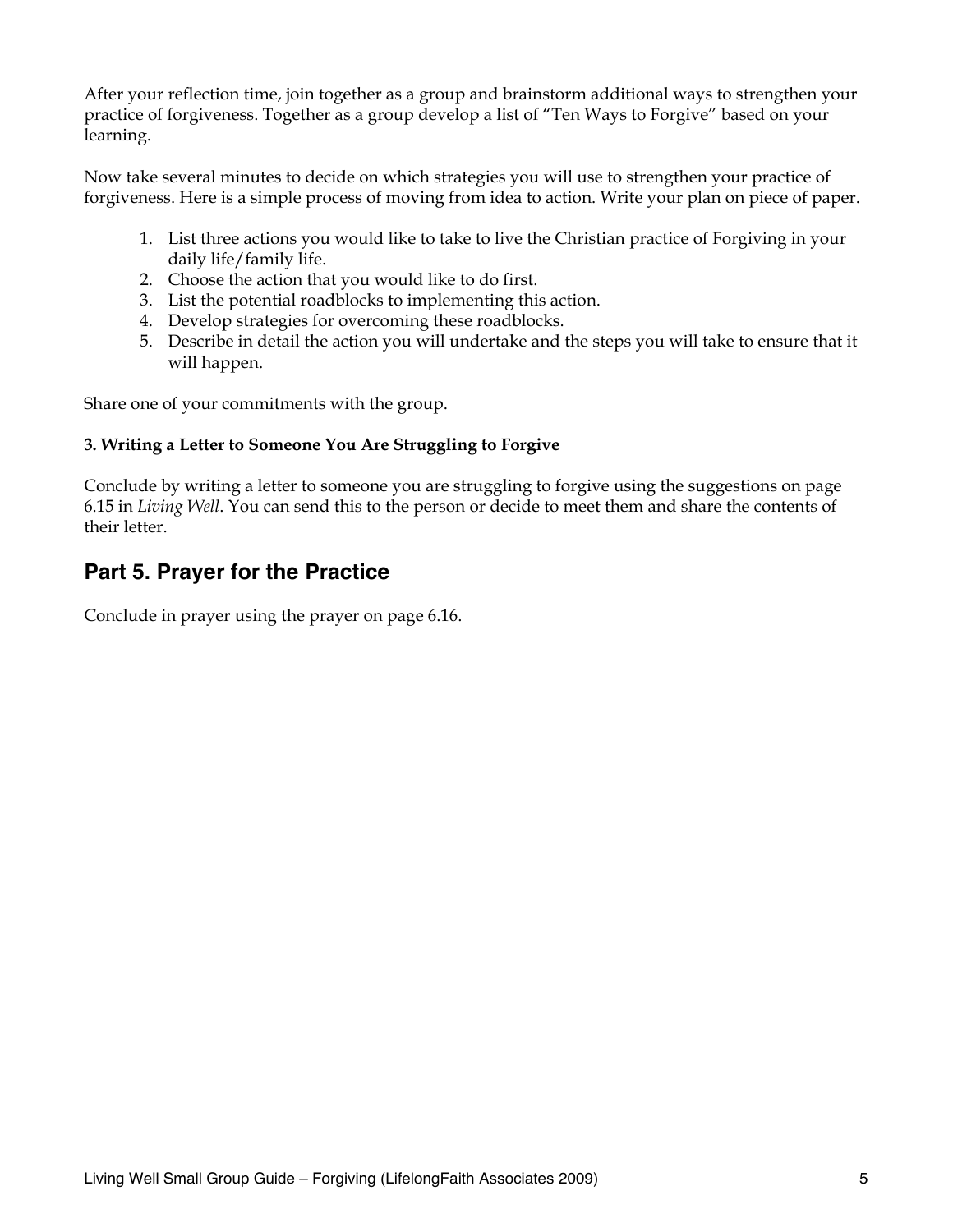# **Why Should We Forgive?**

#### **Rate your agreement with the following statements.**

*(1=strongly disagree, 2=disagree, 3=agree, 4=strongly agree)*

| 1 | 2              |   |   | 1. You forgive to quiet your angry feelings.                                                                                                                                                                                            |
|---|----------------|---|---|-----------------------------------------------------------------------------------------------------------------------------------------------------------------------------------------------------------------------------------------|
|   | 2              | 3 | 4 | 2. Forgiveness changes destructive thoughts into quieter,<br>more healthy thoughts.                                                                                                                                                     |
|   | 2              | 3 | 4 | 3. As you forgive, you want to act more civilly toward the one<br>who hurt you.                                                                                                                                                         |
|   | 2              | З | 4 | 4. Forgiveness of one person helps you interact better with<br>others. Perhaps your anger with someone at work has<br>spilled over to your relationship with your children. Forgiving<br>that person would be a gift to your children.  |
|   | 2              | 3 | 4 | 5. Forgiveness can improve your relationship with the one who<br>hurt you.                                                                                                                                                              |
|   | 2              | 3 | 4 | 6. Your forgiveness actually can help the one who hurt you<br>see his or her unfairness and take steps to stop it. Your<br>forgiving can enhance the character of the one who hurt<br>you.                                              |
|   | 2              |   | 4 | 7. You forgive because God asks you to do so. You forgive as<br>an act of love toward God.                                                                                                                                              |
|   | $\overline{2}$ | 3 | 4 | 8. Forgiveness, as an act of kindness and love toward the one<br>who hurt you, is a moral good regardless of how the other is<br>responding to you. Loving others while protecting yourself<br>from harm is a morally good thing to do. |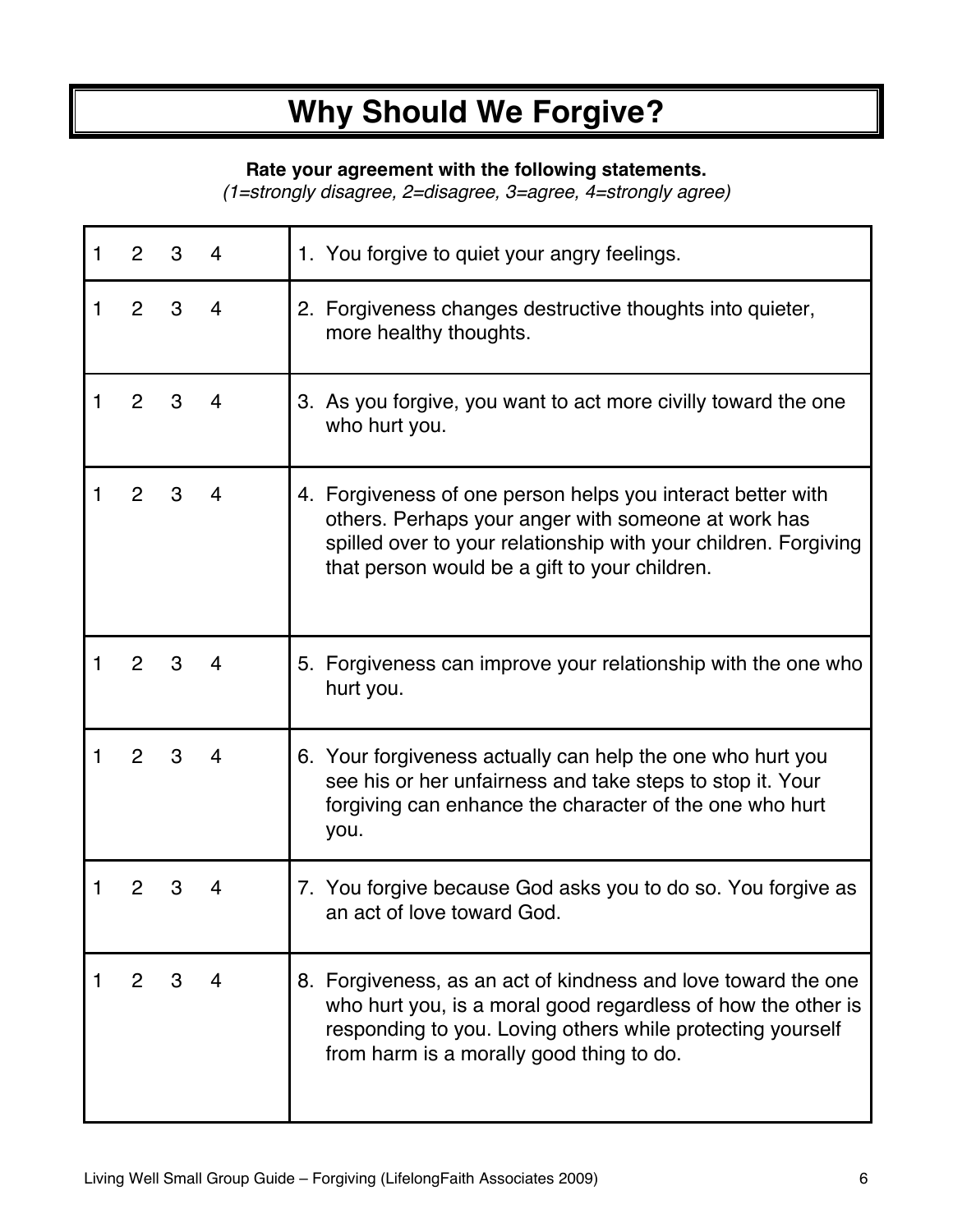## **The Costs and Benefits of Forgiveness**

Think of a situation in your life where you find it hard to forgive or are struggling to forgive. Now use the questions below and your responses to assess the potential impact on you if you choose to forgive in this situation.

#### **Costs: If I don't forgive the person:**

- I feel **I** feel **Example 2** is the situation. Think of the person and the situation.
- The effects on my physical health are\_\_\_\_\_\_\_\_\_\_\_\_\_\_\_\_\_\_\_\_\_\_\_\_\_\_\_\_\_\_\_\_\_\_\_\_\_\_\_\_.
- I think about the person and the situation \_\_\_all the time \_\_\_often \_\_\_ sometimes \_\_\_never.
- I believe that the person deliberately intended to hurt me through his or her action and did not have any other reason to do what he or she did. Yes No
- I feel like I'm the only person this has happened to. Yes No
- I find it hard to move on with my life. Yes\_\_\_ No\_\_\_
- It is difficult for me to make good decisions because of the presence of that person/situation in my life. Yes\_\_\_ No
- I seek opportunities to tell other people about the person/situation as I see it. Yes  $\blacksquare$  No

#### **Potential Benefits: If I forgive the person, I will:**

- Stop blaming the other person and be able to spend time on activities that move my life forward. Yes\_\_\_ No
- Take responsibility for the part I played in the situation. Yes\_\_\_ No\_\_\_
- Change my expectations for other people's behavior so that I don't take future situations personally. Yes\_\_\_ No
- Learn strategies and skills that make me better able to cope with future hurts. Yes No
- Stop focusing so much on the situation/person. Yes No
- Feel a physical sense of relief. Yes No
- Find peace. Yes No
- Become a more forgiving person in the future. Yes No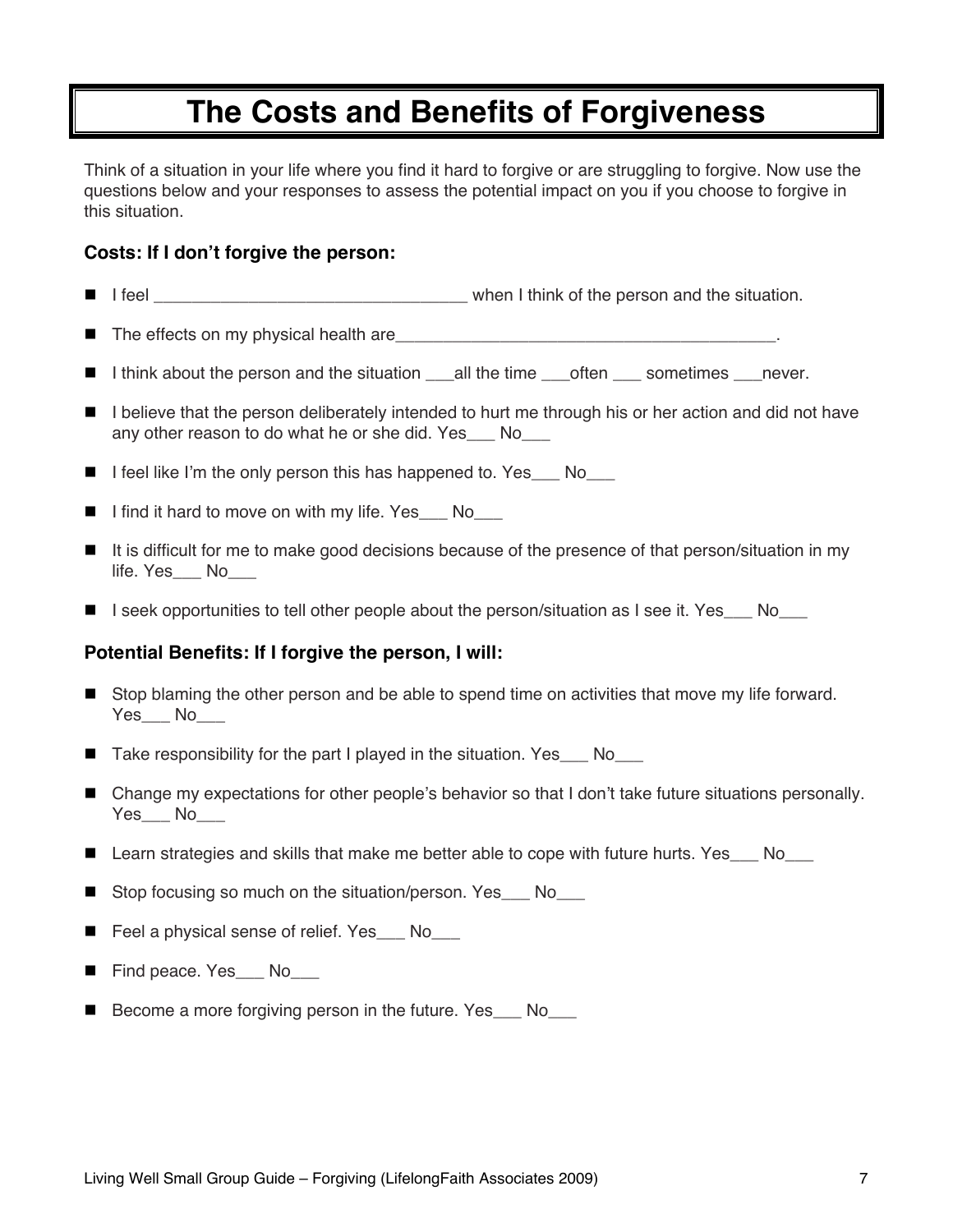## **Resources for the Christian Practice of Forgiving**

*Website*: **Campaign for Love and Forgiveness** (www.loveandforgive.org)

A project of the Fetzer Institute, the Campaign for Love & Forgiveness uses PBS documentaries, community activities, online resources, and networking opportunities to encourage reflection and conversation about how love and forgiveness can effect meaningful change in individuals and society. Through community conversations, the campaign aims to create a meaningful national dialogue that will bring about positive changes for individuals, their relationships, and their communities. The campaign was created as an outgrowth of the work of the Fetzer Institute to foster the awareness of the power of love and forgiveness in the emerging global community. It was specifically designed to support, promote, and augment messages of love and forgiveness in three documentary films the Institute is funding.

*Amish Grace: How Forgiveness Transcended Tragedy*. Donald B. Kraybill, Steven M. Nolt, and David L. Weaver-Zercher. San Francisco: Jossey-Bass, 2007.

*Amish Grace* explores the Amish response to the October 2006 murder and wounding of 10 girls. Before the sun had set on that awful October day, members of the Amish community brought words of forgiveness to the family of the one who had slain their children. Amish Grace explores the many questions this story raises about the religious beliefs and habits that led the Amish to forgive so quickly. In a world where religion spawns so much violence and vengeance, the surprising act of Amish forgiveness begs for deeper consideration.

*Calm Surrender: Walking the Path of Forgiveness*. Kent Nerburn. Novato, CA: New World Library. 2002. This lyrical Midwestern writer has a knack for storytelling and extracting wisdom from the ordinary precincts of everyday life. His doctorate in religion and art coupled with his love of Native American lore adds firepower to his spiritual perspective. This down-to-earth volume on forgiveness has a natural feel to it and is peppered with accounts of real people facing steep challenges. Nerburn writes about forgiving ourselves, dealing with small slights, handling the limitations in our lives, letting anger and rage go with "a gentle almost invisible touch," cultivating the seed of hope, embodying forgiveness, and seeing this spiritual practice as love put in action. Whether musing on his father's goodness, his mother's disappointments, his mother-in-law's pain, the betrayal of Native Americans in Minnesota, or the grief of a mother over the death of her young son, Nerburn returns again and again to forgiveness as "a habit of the heart, an inclination of the spirit, a way of living our lives in homage to all the good choices and decisions we make each day." This helpful and healing work about walking the hard road of forgiveness celebrates the triumph of the human spirit from start to finish. And equally important for Nerburn is the grace of God, a catalyst to compassionate living.

F*acing Forgiveness: A Catholic's Guide to Letting Go of Anger and Welcoming Reconciliation*. Loughlan Sofield, Carroll Juliano, and Bishop Gregory M. Aymond. Notre Dame, IN: Ave Maria Press, 2007. Out of the wealth of their shared experience, authors Sofield, Juliano, and Aymond have fashioned an inviting exploration of the process of forgiveness that blends compelling personal narrative, wise spiritual guidance, and sound practical suggestions. Written with Catholics in mind, this simple primer is designed to encourage the first steps in the process of forgiving with over twenty-five stories of real people who found their way to forgiveness or sometimes who choose not to forgive. As readers look into the faces of the wounded people profiled in this book they recognize forgiveness is indeed possible.

*Forgiveness: Following Jesus into Radical Loving*. Paula Huston. Orleans, MA: Paraclete Press, 2008.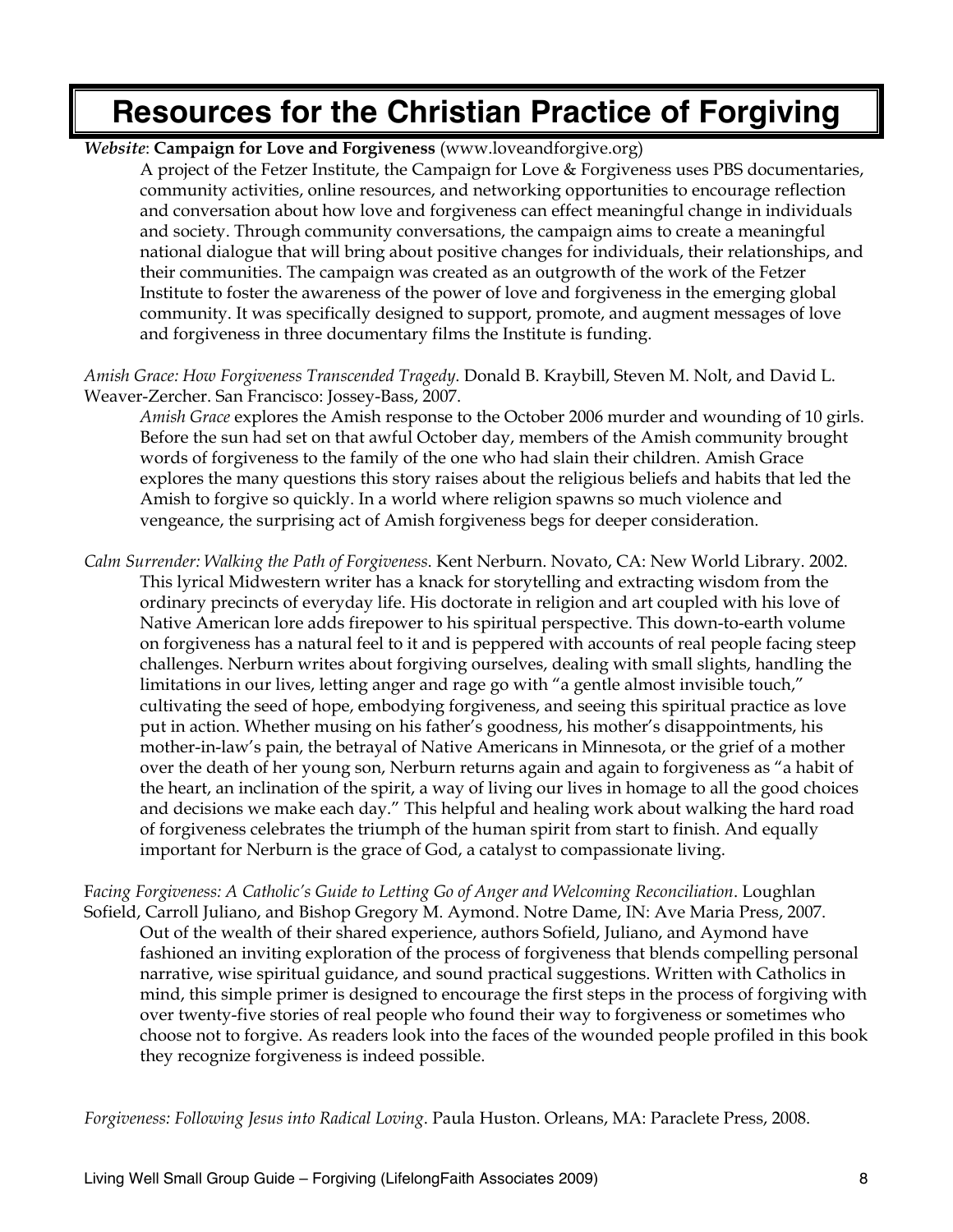Are you able to forgive those who have hurt you? If you find it difficult to forgive, this book is your encouragement. If you're having trouble accepting forgiveness for something you have done, this is your inspiration. With honesty, writing about her own failings, Paula Huston examines the intellectual, psychological, social, and spiritual meanings of forgiveness. She asks tough questions and then offers possible solutions, drawing a portrait of a truly forgiving person. "One of Jesus' most mind-boggling declarations is that we who hope to follow him must first be willing to forgive the people who have hurt us. Not only does this injunction show up at the heart of the prayer he offers to his disciples ("Give us this day our daily bread…") but he restates it as a requirement for salvation: "If you forgive others their transgressions, your heavenly Father will forgive you. But if you do not forgive others, neither will your Father forgive your transgressions." (Mt. 6:11-15) "He also tells us that if we wish to live in relationship with God, we must first seek forgiveness from those we've hurt: "Therefore, if you bring your gift to the altar, and there recall that your brother has anything against you, leave your gift there at the altar, go first and be reconciled with your brother, and then come and offer your gift." (Mt. 5:23-24). Our damaged relationships with other people, especially when we are responsible for that damage, have a direct effect on our friendship with God."

*The Forgiveness Book*. Alice Camille and Paul Boudreau. Chicago: ACTA Publications, 2008. What is forgiveness? Why is it so hard to forgive? In *The Forgiveness Book: A Catholic Approach*, award-winning authors Alice Camille and Paul Boudreau address these questions and many more by thoroughly examining what Scripture has to say about those who "trespass against us," and what it takes to accomplish the difficult act of forgiveness—all from a distinctly Catholic point of view. The Forgiveness Book asks tough questions and prayerfully investigates issues such as: Why should we forgive? What to do with sin? How do we accept forgiveness? and the power of forgiveness. The Appendix includes an examination of conscience, prayers of forgiveness, Bible verses on forgiveness, important books on forgiveness, and a list of films that focus on forgiveness.

#### *Forgiveness is a Choice: A Step-by-Step Process for Resolving Anger and Restoring Hope*. Robert Enright. Washington, DC: American Psychological Association, 2001.

*Forgiveness Is a Choice* is a self-help book for people who have been deeply hurt by another and caught in a vortex of anger, depression, and resentment. As a creator of the first scientifically proven forgiveness program in the country, Robert D. Enright shows how forgiveness can reduce anxiety and depression while increasing self-esteem and hopefulness toward one's future. This groundbreaking work demonstrates how forgiveness, approached in the correct manner, benefits the forgiver far more than the forgiven. Filled with wisdom and warm encouragement, the book leads the reader on a path that will bring clarity and peace. Enright is careful to distinguish forgiveness from "pseudoforgiveness" and to reassure readers that forgiveness does not mean accepting continued abuse or even reconciling with the offender. Rather, by giving the gift of forgiveness, readers are encouraged to confront and let go of their pain in order to regain their lives.

*No Future Without Forgiveness*. Desmond Tutu. New York: Doubleday/Image Books, 1999. Archbishop Desmond Tutu, recipient of the Nobel Peace Prize in 1984, was called out of retirement in 1995 by President Nelson Mandela to serve as chairman of South Africa's Truth and Reconciliation Commission (TRC). To heal the nation during its transition from despotism to democracy, it was necessary to look the beast of apartheid in the eye so that it would never rear up its monstrous head and fury again. It was decided that TRC would operate under the umbrella of restorative rather than retributive justice: Victims of human rights violations would be given a chance to tell their stories and to rehabilitate their civil and human dignity. TRC would grant amnesty to those confessing their crimes. The Archbishop discusses the challenges,